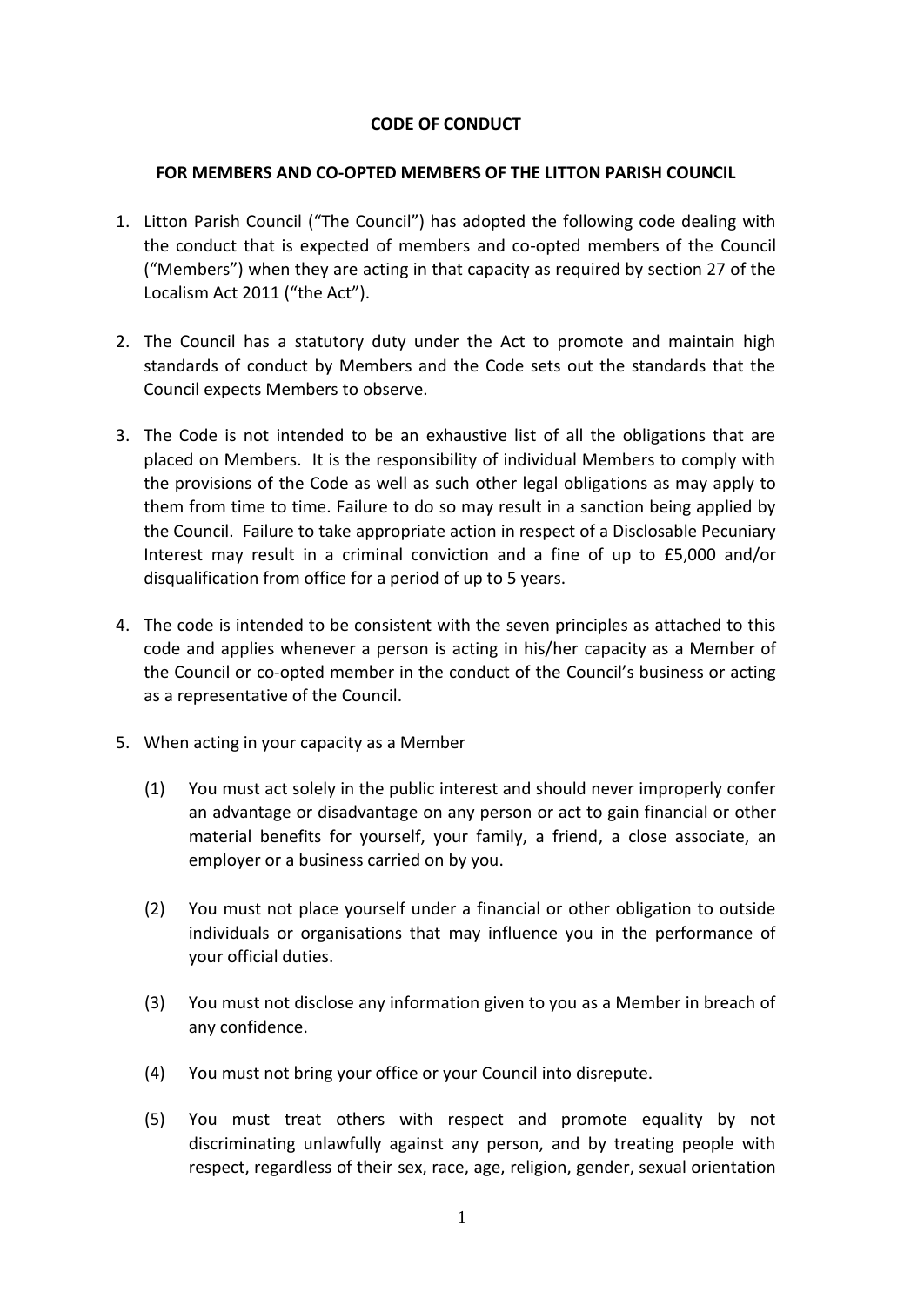or disability. You should respect the impartiality and integrity of the Council's statutory officers and its other employees.

- (6) When carrying out your public duties you must make all choices, such as making public appointments, awarding contracts or recommending individuals for rewards or benefits on merit.
- (7) You are accountable for your decisions to the public and you must co-operate fully with whatever scrutiny is appropriate to your office.
- (8) You must be as open as possible about your decisions and actions and the decisions and actions of your Council and should be prepared to give reasons for those decisions and actions.
- (9) You must declare any private interests, both disclosable pecuniary interests and any other registrable interests, that relate to your public duties and must take steps to resolve any conflicts arising in a way that protects the public interest, including registering and declaring interests in a manner which conforms with the procedures set out below.
- (10) You must ensure, when using or authorising the use by others of the resources of your Council, that such resources are not used improperly for political purposes (including party political purposes) and you must have regard to any applicable Local Council Code of Publicity made under the Local Government Act 1986.
- (11) You must promote and support high standards of conduct when serving in your office.

# **Registering and declaring disclosable pecuniary and other registrable interests**

- (1) You must, within 28 days of taking office as a member or co-opted member, notify your Council's Monitoring Officer of any disclosable pecuniary interest as defined by regulations made by the Secretary of State, where the pecuniary interest is yours, your spouse's or civil partner's, or is the pecuniary interest of somebody with whom you are living with as a husband or wife, or as if you were civil partners. These interests and those at (2) below are shown attached to this code.
- (2) In addition, you must, within 28 days of taking office as a member or co-opted member, notify your Council's Monitoring Officer of any disclosable pecuniary or non-pecuniary interest which your Council has decided should be included in the register.
- (3) If an interest has not been entered onto the Council's register, then the member must disclose the interest to any meeting of the Council at which they are present,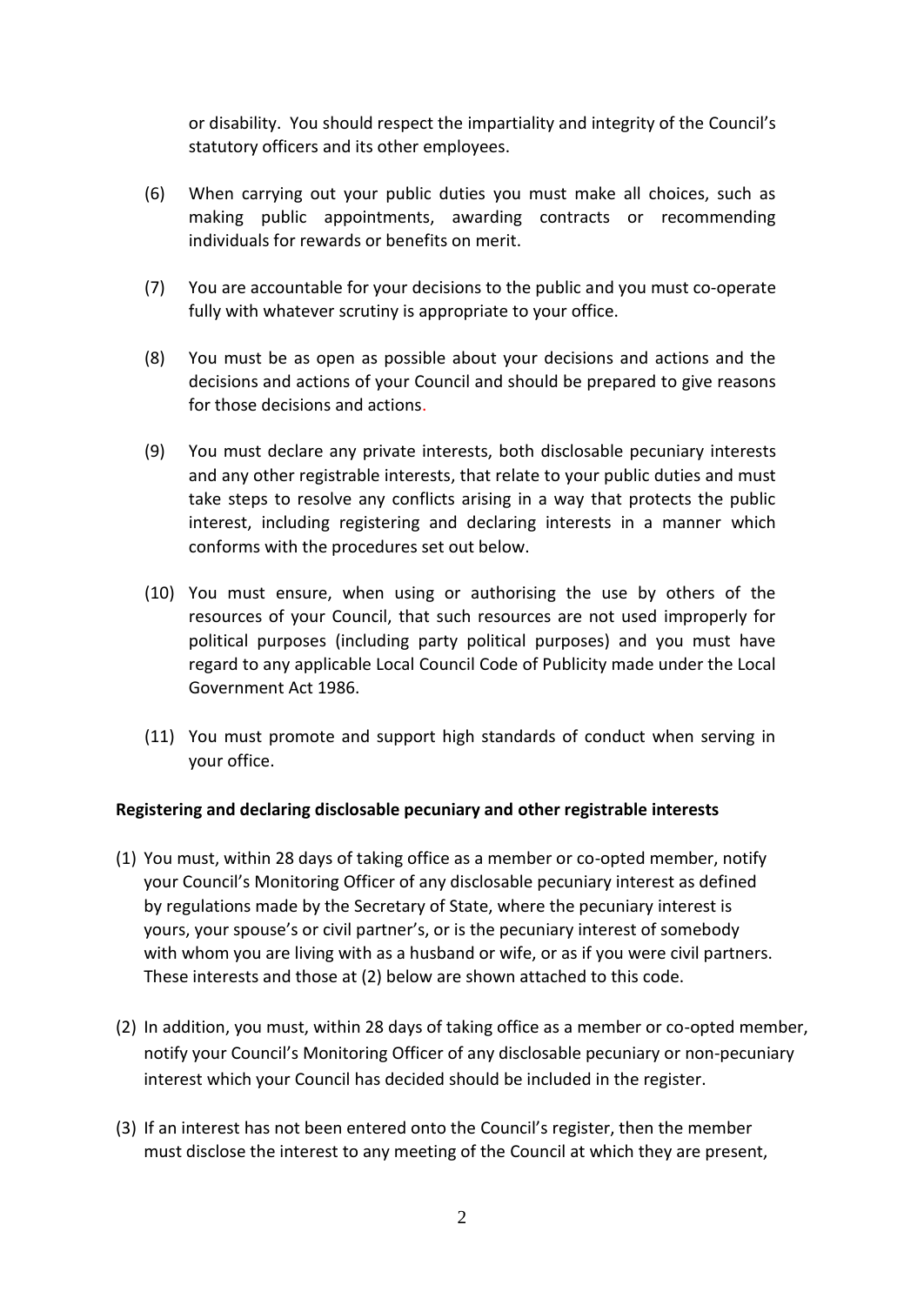where they have a disclosable interest in any matter being considered and where the matter is not a 'sensitive interest' as described by the Localism Act 2011.

- (4) Following any disclosure of an interest not on the Council's register or the subject of pending notification, you must notify the monitoring officer of the interest within 28 days beginning with the date of disclosure.
- (5) Unless dispensation has been granted, you may not participate in any discussion of, vote on, or discharge any function related to any matter in which you have a pecuniary interest as defined by regulations made by the Secretary of State. Additionally, you must observe the restrictions your Council places on your involvement in matters where you have a pecuniary or non-pecuniary interest as defined by your Council.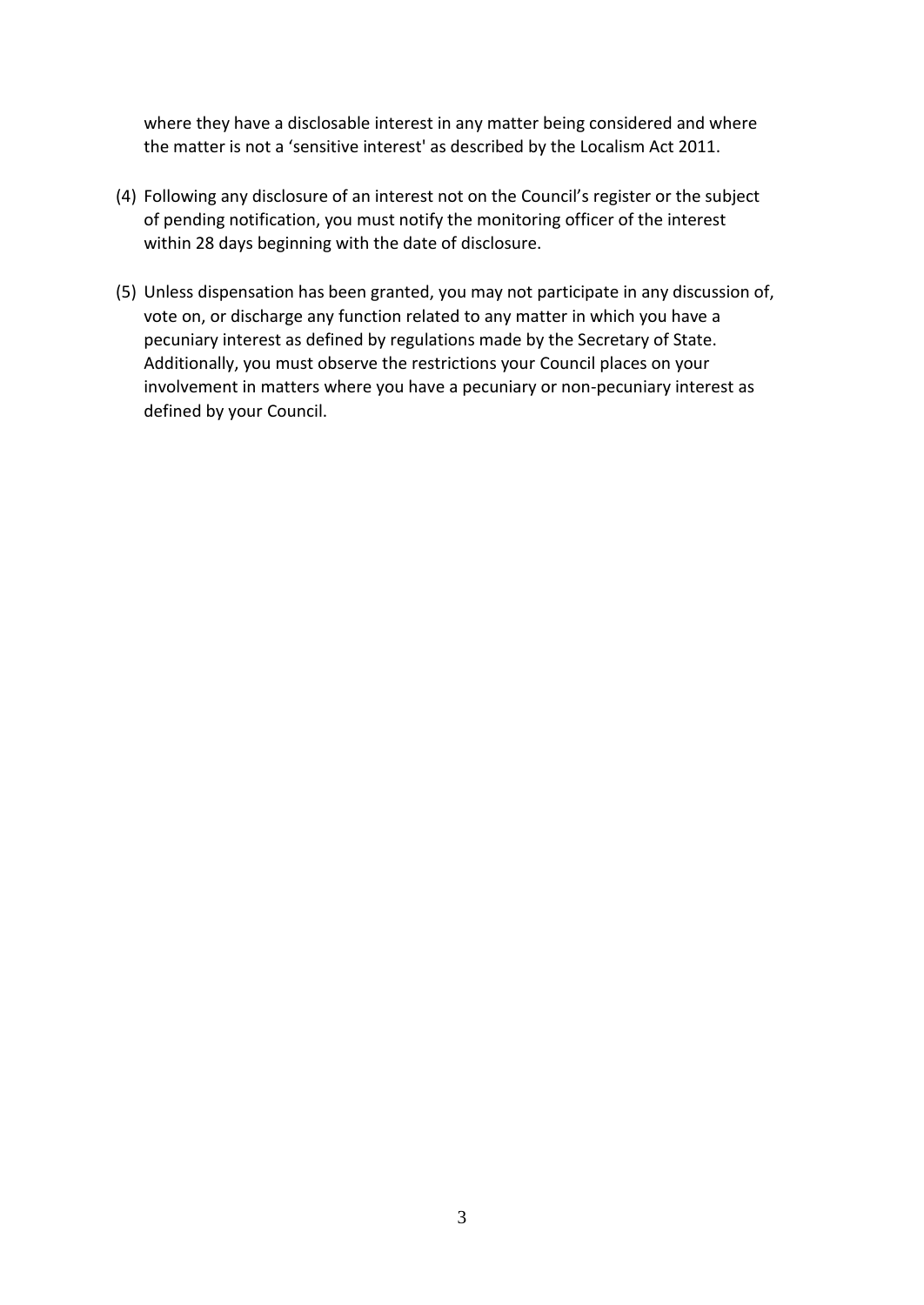### **SEVEN GENERAL PRINCIPLES OF CONDUCT**

### **Selflessness**

1. Holders of public office should act solely in terms of the public interest. They should not do so in order to gain financial or other material benefits for themselves, their family, or their friends.

#### **Integrity**

2. Holders of public office should not place themselves under any financial or other obligation to outside individuals or organisations that might seek to influence them in the performance of their official duties.

## **Objectivity**

3. In carrying out public business, including making public appointments, awarding contracts, or recommending individuals for rewards or benefits, holders of public office should make choices on merit.

#### **Accountability**

4. Holders of public office are accountable for their decisions and actions to the public and must submit themselves to whatever scrutiny is appropriate to their office.

## **Openness**

5. Holders of public office should be as open as possible about the decisions and actions that they take. They should give reasons for their decisions and restrict information only when the wider public interest clearly demands

#### **Honesty**

6. Holders of public office have a duty to declare any private interests relating to their public duties and to take steps to resolve any conflicts arising in a way that protects the public interest

## **Leadership**

7. Holders of public office should promote and support these principles by leadership and by example, and should act in a way that secures or preserves public confidence.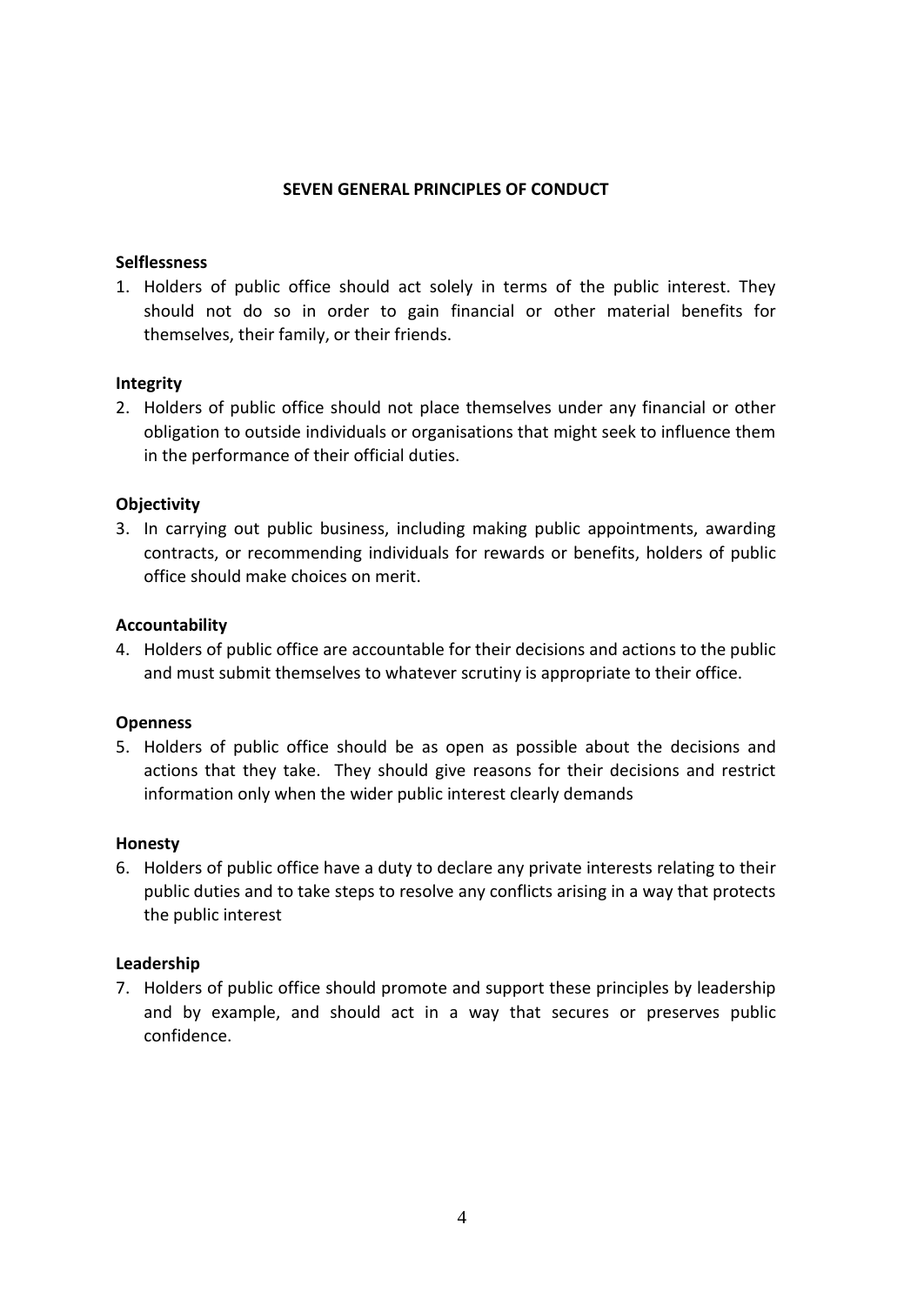## **PECUNIARY AND OTHER REGISTRABLE INTERESTS**

### **DISCLOSABLE PECUNIARY INTERESTS (as defined by regulations)**

- 1. Details of any employment, office, trade, profession or vocation carried on for profit or gain.
- 2. Details of any payment or provision of any other financial benefit (other than from the relevant Council) made or provided within the relevant period in respect of any expenses incurred by Councillor in carrying out duties as a member, or towards the election expenses of M. (This includes any payment or financial benefit from a trade union within the meaning of the Trade Union and Labour Relations (Consolidation) Act 1992.
- 3. Details of any contract which is made between the relevant person (or a body in which the relevant person has a beneficial interest) and the relevant Council –
	- (a) under which goods or services are to be provided or works are to be executed; and
	- (b) which has not been fully discharged.
- 4. Details of any beneficial interest in land which is within the area of the relevant Council.
- 5. Details of any licence (alone or jointly with others) to occupy land in the area of the relevant Council for a month or longer.
- 6. Details of any tenancy where (to M's knowledge)
	- (a) The landlord is the relevant Council; and
	- (b) The tenant is a body in which the relevant person has a beneficial interest.
- 7. Details of any beneficial interest in securities of a body where
	- (a) That body (to M's knowledge) has a place of business or land in the area of the relevant Council; and
	- (b) Either
		- (i) The total nominal value of the securities exceeds £25,000 or one hundredth of the total issued share capital of that body; or
		- (ii) If that share capital of that body is of more than one class, the total nominal value of the shares of any one class in which the relevant person has a beneficial interest exceeds one hundredth of the total issued share capital of that class.